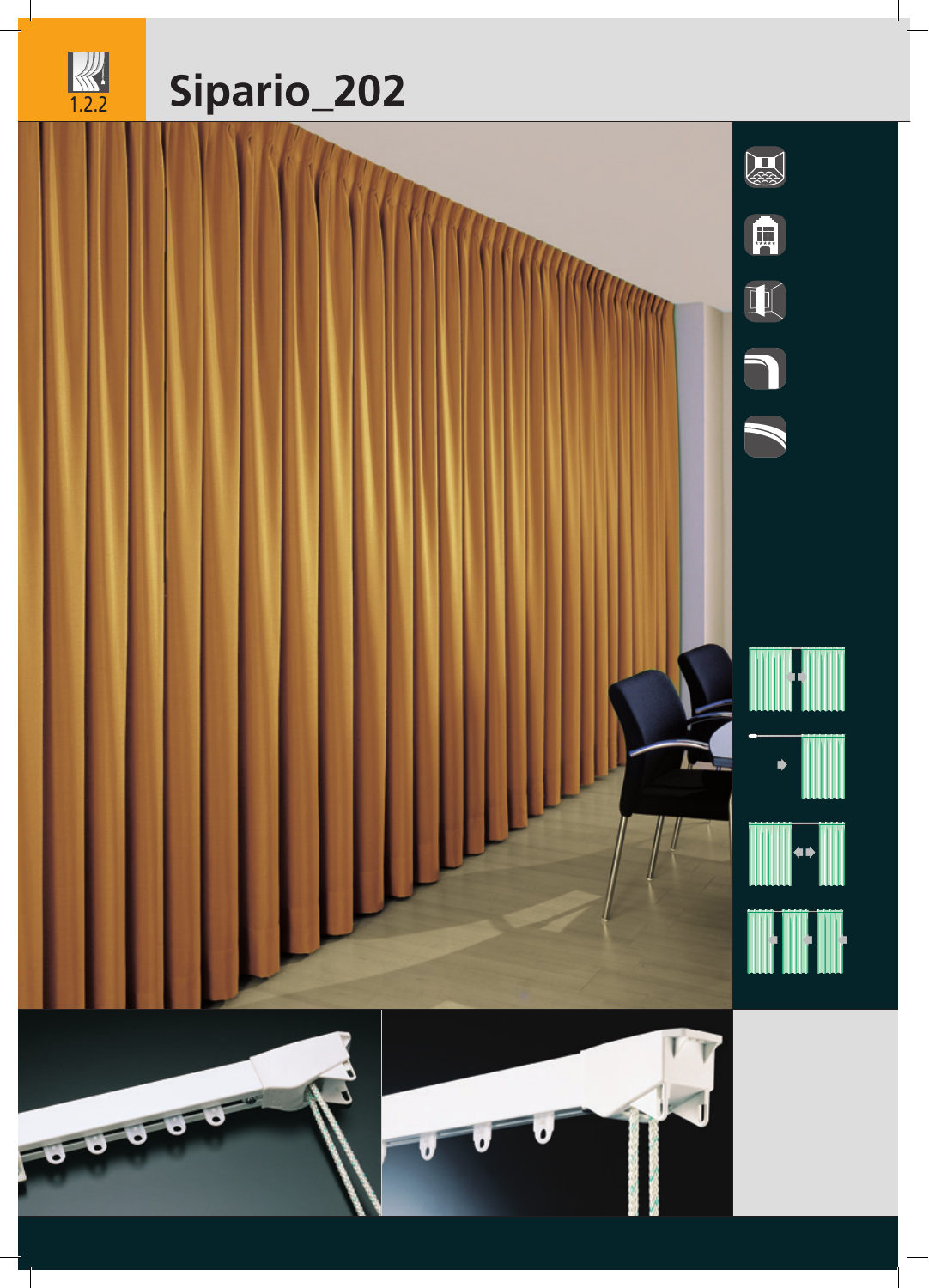



**USO - UTILISATION - ANWENDUNG GEBRUIK - ИСПОЛЬЗОВАНИЕ**

#### **SISTEMA PER TENDE ARRICCIATE PESANTI INDICATO PER GRANDI AMBIENTI**

Azionamento con corde. Indicato per tendaggi L 16 m ed H 5 m, di peso non superiore a 25 kg. L'apertura della tenda può essere centrale, laterale, multipla o asimmetrica. Il sistema è indicato per installazioni a soffitto con chiavette girevoli in acciaio a scomparsa ed a parete con mensole a sbalzo. Lo scorrimento delle corde d'azionamento in canali indipendenti paralleli permette la realizzazione di sistemi curvi a 90° o centinati ad ampio raggio garantendo la massima scorrevolezza.

#### **HEAVY DRAPED CURTAIN SYSTEM SUITABLE FOR LARGE AREAS**

Cord operated. For use with curtains 16 m W and 5 m H weighing not more than 25 kg.

The curtain opening can be central, lateral, multiple or asymmetric. The system is suitable for ceiling installation with inset rotating steel keys and wall installation with overhanging brackets.

The operating cords run in independent side-by-side channels allows systems with 90° curves or wide radius centring to be installed guaranteeing maximum sliding.

#### **SISTEMA DE CORTINAS FRUNCIDAS PESADAS, ADECUADO PARA GRANDES AMBIENTES**

Accionamiento mediante cordones.

Adecuado para cortinas de anchura 16 m y altura 5 m, de peso hasta 25 kg.

La apertura de la cortina puede ser central, lateral, múltiple o asimétrica. Este sistema es indicado para montajes en techo con soportes de llaves ocultables en acero y montajes en pared con ménsulas.

El deslizamiento de los cordones de accionamiento en canales independientes paralelos permite realizar instalaciones curvas de 90° o curvas de amplio radio, garantizando la máxima deslizabilidad.

#### **SISTEMA PARA CORTINAS FRANZIDAS PESADAS INDICADO PARA AMBIENTES GRANDES**

Accionamento com cordões. Indicado para cortinas com largura de 16 m, altura 5 m e peso não superior a 25 kg. A abertura da cortina pode ser central, lateral, múltipla ou assimétrica. O sistema é indicado para instalações no tecto com chavetas giratórias ocultáveis de aço e na parede com suportes salientes. O deslizamento dos cordões de accionamento em canais paralelos independentes permite instalar sistemas com curvas de 90° ou curvaturas de raio amplo, garantindo a máxima fluidez de deslizamento.

### **SYSTÈME POUR RIDEAUX DRAPÉS LOURDS, INDIQUÉ POUR LES LOCAUX DE TRÈS GRANDES DIMENSIONS**

Actionnement par drisses. Préconisé pour rideaux de L 16 m, H 5 m, et d'un poids maximum de 25 kg. L'ouverture du rideau peut être centrale, latérale, multiple ou asymétrique.

Le système est approprié pour installation au plafond par clavettes pivotantes en acier, escamotables, et de face sur support mural. Le coulissement des drisses d'actionnement en rails indépendants parallèles permet la réalisation de systèmes courbés à 90° ou cintrés à grand rayon garantissant un coulissement optimal.

#### **VORHANGSYSTEM FÜR SCHWERE VORHÄNGE IN GERÄUMIGEM AMBIENTE**

Schnurbetätigung. Für Gardinen mit max. L 16 m und H 5 m, Gewicht höchstens 25 kg.

Mögliche Öffnungsarten: 2-teilig, einteilig, mehrteilig oder asymmetrisch. Das System eignet sich für die Deckenmontage mit versenkbaren Befestigungsschrauben aus Stahl und für die Wandmontage mit Konsolenträgern.

Durch das Gleiten der Betätigungsschnüre in unabhängigen, innenliegenden Schnurkanälen können im 90°-Winkel gebogene Systeme oder Systeme mit großem Kurvenradius ausgeführt werden.

#### **GORDIJNSYSTEEM VOOR ZWARE GORDIJNEN EN GROTE RAMEN**

Bediening met koord. Aanbevolen voor gordijnen met breedte tot 16 m, hoogte tot 5 m, en maximum gewicht 25 kg. Openen van het gordijn kan centraal, lateraal, meervoudig of asymmetrisch zijn.

Het systeem is geschikt voor plaatsing tegen plafond met spanners. De onafhankelijke paralelle koordkanalen laten toe om de rail te verbuigen op 90° of op grote straal, waarbij een optimale werking wordt bekomen.

#### **СИСТЕМА ДЛЯ ТЯЖЕЛЫХ ДРАПИРОВАННЫХ ШТОР, РЕКОМЕНДУЕТСЯ ДЛЯ БОЛЬШИХ ПОМЕЩЕНИЙ**

Приведение в действие шнурами. Рекомендуется для штор Д. 16 m и В. 5 m с весом не более 25 кг. Открытие шторы может быть центральным, боковым, в нескольких точках и несимметричным. Эта система рекомендована для потолочной установки с убирающимися стальными поворотными креплениями и для настенной с выступающими кронштейнами.

Движение шнуров по параллельным независимым желобам позволяет выполнять системы с поворотом 90° или с большим радиусом, обеспечивая отличную подвижность.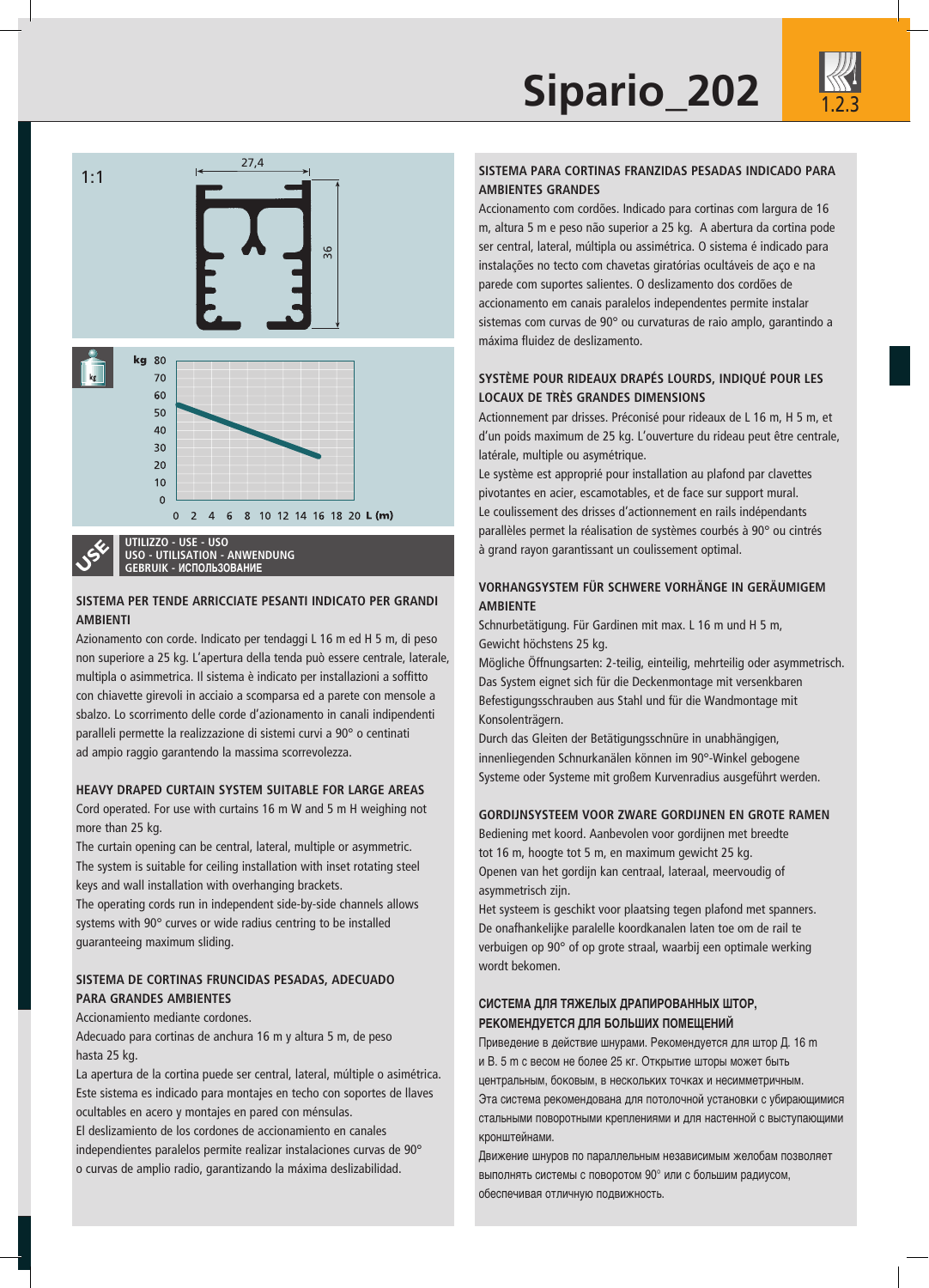

# 1.2.4 **Sipario\_202**



**CARATTERISTICHE TECNICHE - SPECIFICATIONS CARACTERÍSTICAS - CARACTERÍSTICAS - CARACTÉRISTIQUES EIGENSCHAFTEN - KARAKTERISTIEKEN - ХАРАКТЕРИСТИКИ**

- Larghezza 27,4 mm; Altezza 36 mm
- Canale di scorrimento 6,5 mm • Raggio di curvatura minima: curve a 90°: 30 cm
	- curve ad ampio raggio: 50 cm
- Finitura superficiale: verniciatura poliestere bianco RAL 9016
- Carrucole in termoplastico antiurto con cuscinetti a sfere
- Sormonto con asta in acciaio sino a 10 cm
- Accessori in acetalica autolubrificante
- 6060 T6 UNI 8278 extruded aluminium alloy track
- Width 27.4 mm; Height 36 mm
- Sliding channel 6.5 mm
- Minimum radius of curvature: 90° curves: 30 cm wide radius curves: 50 cm
- Surface finish:
- RAL 9016 white polyester paint
- Shockproof thermoplastic pulleys with ball bearings
- Overlap with steel rod up to 10 cm
- Self-lubricating acetylic accessories
- Perfil en aleación de aluminio extruido 6060 T6 UNI 8278
- Anchura 27,4 mm Altura 36 mm
- Canal de deslizamiento 6,5 mm
- Radio de curvatura mínima: curvas en 90°: 30 cm; curvas de amplio radio: 50 cm
- Acabado de la superficie: pintura poliéster blanca RAL 9016
- Poleas en termoplástico endurecido con cojinetes de bolas
- Sobreposición con asta en acero de hasta 10 cm
- Accesorios de acetálico autolubricante
- 
- Largura 27,4 mm; Altura 36 mm • Calha de deslizamento 6,5 mm
- Raio de curvatura mínimo: curvas de 90°: 30 cm curvas de raio amplo: 50 cm
- Acabamento superficial:
- tinta de poliéster branca RAL 9016 • Polias de material termoplástico anti-choque com
- rolamentos de esferas
- Sobreposição com haste de aço até 10 cm
- Acessórios de resina acetálica autolubrificante
- Profil en alliage d'aluminium extrudé 6060 T6 UNI 8278
- Largeur 27,4 mm; Hauteur 36 mm
- Rail de coulissement 6,5 mm
- Rayon minimum: courbes à 90°: 30 cm courbes à grand rayon: 50 cm
- Finition superficielle: peinture polyester blanc RAL 9016
- Poulies en matériau thermoplastique antichoc avec coussinets à billes
- Croisement avec tige en acier jusqu'à 10 cm
- Accessoires en résine d'acétal autolubrifiants



#### **CARATTERISTICHE TECNICHE - SPECIFICATIONS CARACTERÍSTICAS - CARACTERÍSTICAS - CARACTÉRISTIQUES EIGENSCHAFTEN - KARAKTERISTIEKEN - ХАРАКТЕРИСТИКИ**

- Profil aus extrudierter Alu-Legierung 6060 T6 UNI 8278
- Breite 27,4 mm; Höhe 36 mm
- Laufkanal 6,5 mm
- Kleinster Biegeradius: 90°-Kurven: 30 cm Kurven mit großem Radius: 50 cm
- Oberflächen-Finish:
	- Polyesterlackierung Weiß RAL 9016
- Umlenkungen aus stoßfestem Thermoplast mit Kugellagern
- Überlappung mit Stahlstab bis zu 10 cm
- Zubehör aus selbstschmierendem Acetal
- Geëxtrudeerd aluminium profiel 6060 T6 UNI 8278
- Breedte 27,4 mm; hoogte 36 mm
- Glijkanaal 6,5 mm
- Minimum straal 90 °: 30 cm grote straal: 50 cm
- Oppervlaktebehandeling: polyesterlak wit RAL 9016
- Poelies in schokvrij thermoplastic en rollen met kogellagers
- Metalen overlapbeugel 10 cm
- Onderdelen in zelfsmerend acetyl
- Ширина 27,4 мм; Высота 36 мм
- Желоб 6,5 мм
- Минимальный радиус поворота: повороты 90°: 30 см - повороты с большим радиусом: 50 см
- Отделка поверхности: полиэфирная окраска в белый цвет RAL 9016
- Шкивы из противоударного термопласта с шарикоподшипниками
- Налегающий кронштейн со стальной штангой длиной до 10 см
- Принадлежности из самосмазывающейся ацеталовой пластмассы

#### INSTALLAZIONE



INSTALLATION INSTALACIÓN **INSTALAÇÃO** INSTALLATION INSTALLATION INSTALLATIE УСТАНОВКА